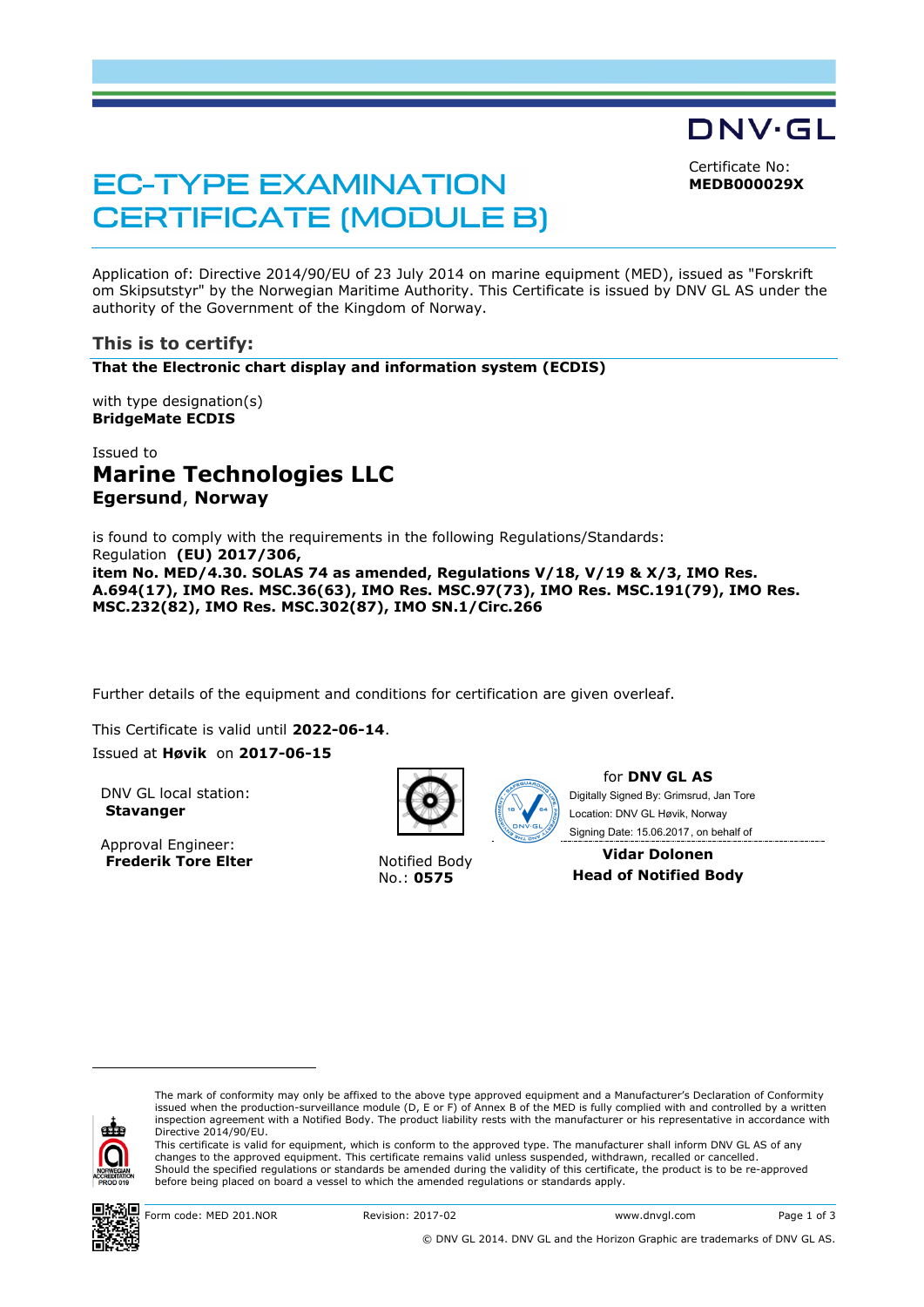Job Id: **344.1-000862-9** Certificate No: **MEDB000029X**

### **Product description**

BridgeMate ECDIS, consisting of the modules below:

#### **Hardware modules:**

- Computer
- Display unit (DVI or HDMI connection)
- Serial Interfaces (RS422/RS485 connection)
- LAN interfaces (MT proprietary protocol, transfer of image to VDR and ECDIS routes)

Hardware modules are described in detail as hardware profile **HW3** in separate certificate. See Type examination documentation.

#### **Software modules:**

- Ecdis 2.0.x
- IHO presentation Library 4.0.x
- Navtor SDK version 2.0.x
- Windows XP operating system, Windows Embedded 8.1 Industrial Pro

# **Application/Limitation**

- The installation shall be verified and tested onboard according to Installation manual. Depending on instalation ECDIS may comply with DNV-GL rules for classification of ships.
- A dual installation of BridgeMate ECDIS is found to comply with the requirements for ECDIS with Back-up arrangements.
- BridgeMate ECDIS may be optionally provided with HCS remote control.
- BridgeMate ECDIS may be optionally provided with Admirality Information Overlay.
- BridgeMate ECDIS may interface NAVBOX function for downloading of chart information.
- BridgeMate ECDIS may interface Navtex, and present Navtex information
- BridgeMate ECDIS is tested for Search and Rescue function for presentation of route seach patterns.
- BridgeMate ECDIS may present radar overlay and target CPA/TCPA alerts, when interfaced to MT Radar in MT network.
- BridgeMate ECDIS is certified and found to be in compliance with the requirements for MultiFunctionDisplay (MFD), when connected in a MT network. MFD may serve as BridgeMate ECDIS, BridgeMate HCS, BridgeMate TCS, BridgeMate Conning and BrigeMate Nautoscan NSx Radar in MT Application Manager Software 4.1.x.x.

## **Tests carried out**

- Performance testing, IEC 61174 (2015)
- Environmental testing, IEC 60945 (2002)
- Serial interface testing, IEC 61162-1 (2010) and IEC 61162-1 (2016)
- Presentation of navigation related information, IEC 62288 (2014)
- AIS target tracking and AIS/Radar target association/ target alerting IEC 62388 (2013), ch. 11.
- Image transfer to VDR, IEC 61162-450 (2011)/IEC 61996 (2013) Annex E&G
- DNV-GL rules for classification of ships (2016)